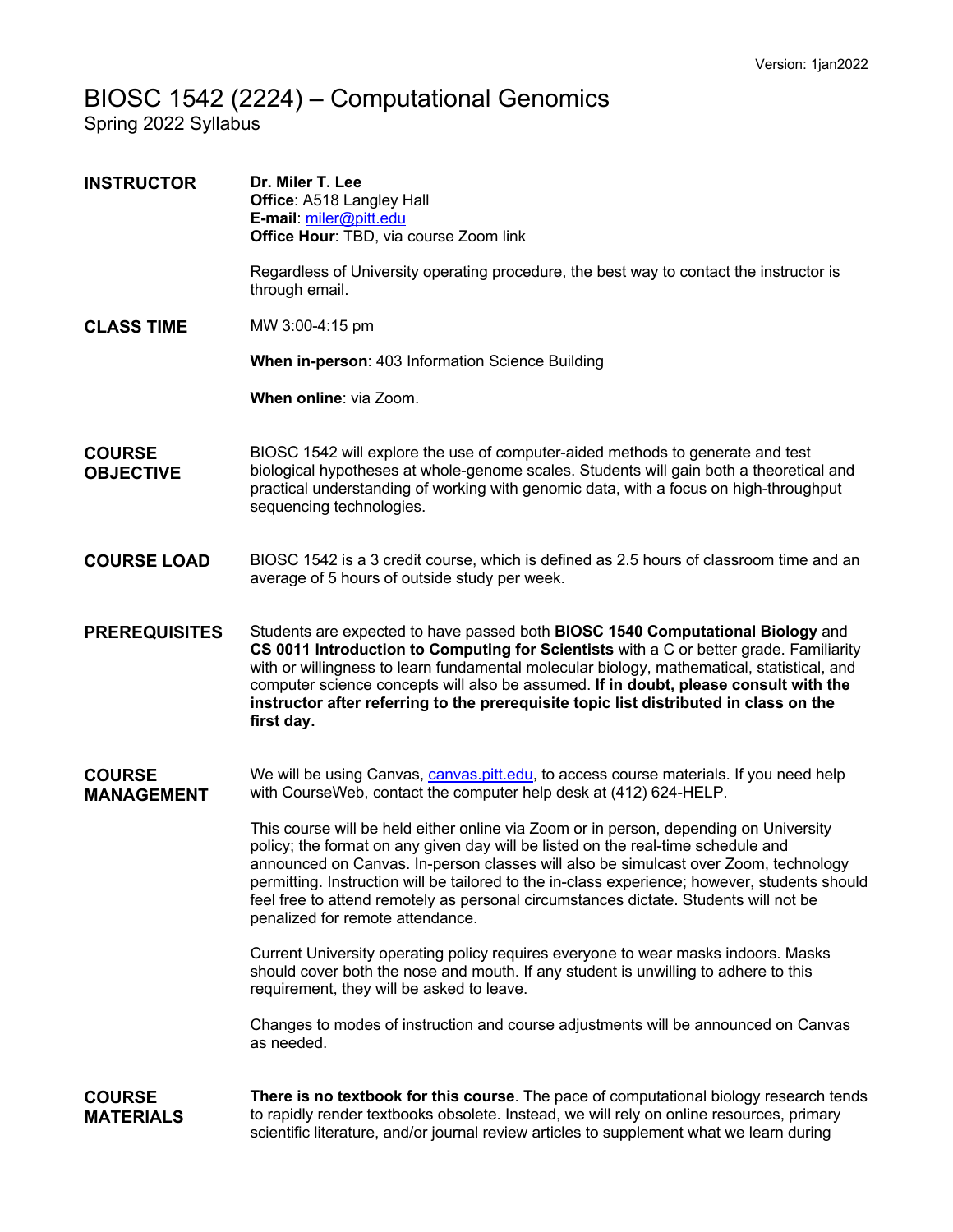|                                         | class. These resources will be posted on Canvas as needed.                                                                                                                                                                                                                                                                                                                                                                                                                                                                                                                                                                                                                                                                                                                                                                                                                                                                                                                                                                                                                                                                                           |
|-----------------------------------------|------------------------------------------------------------------------------------------------------------------------------------------------------------------------------------------------------------------------------------------------------------------------------------------------------------------------------------------------------------------------------------------------------------------------------------------------------------------------------------------------------------------------------------------------------------------------------------------------------------------------------------------------------------------------------------------------------------------------------------------------------------------------------------------------------------------------------------------------------------------------------------------------------------------------------------------------------------------------------------------------------------------------------------------------------------------------------------------------------------------------------------------------------|
|                                         | Many of the in-class and at-home assignments will involve the use of a computer and<br>web resources, LINUX-based tools, and free software that is downloaded and run on the<br>computer. Students can use their own computers or computers in any of the Student<br>Computing Labs located throughout the University,<br>www.technology.pitt.edu/services/computer-labs-and-kiosks. Every student will be given<br>an account to remotely access the Center for Research Computing (CRC) Linux cluster,<br>where relevant software will be pre-loaded. For in-class assignments, students are<br>recommended to bring a laptop computer to class. If any student has an issue with<br>access to computing resources, they should consult with the instructor during the first<br>week of class to evaluate their options, such as checking out a laptop from Hillman<br>Library (www.library.pitt.edu/equipment).                                                                                                                                                                                                                                   |
| <b>EMAIL</b><br><b>COMMUNICATION</b>    | E-mail will be used in this class for communication, and all e-mail notices will be sent out<br>using the University email addresses available through Canvas. Such notices will also be<br>posted as Announcements on Canvas.                                                                                                                                                                                                                                                                                                                                                                                                                                                                                                                                                                                                                                                                                                                                                                                                                                                                                                                       |
|                                         | Each student is issued a University email address (username@pitt.edu) upon admittance.<br>This email address may be used by the University for official communication with<br>students. Students are expected to read email sent to this account on a regular basis.<br>Failure to read and react to University communications in a timely manner does not<br>absolve the student from knowing and complying with the content of the communications.<br>The University provides an email forwarding service that allows students to read their<br>email via other service providers (e.g., Gmail). Students that choose to forward their email<br>from their pitt.edu address to another address do so at their own risk. If email is lost as a<br>result of forwarding, it does not absolve the student from responding to official<br>communications sent to their University email address. To forward email sent to your<br>University account, go to accounts.pitt.edu/, log into your account, click on 'Edit<br>Forwarding Addresses', and follow the instructions on the page. Be sure to log out of your<br>account when you have finished. |
| <b>HOMEWORK AND</b><br><b>CLASSWORK</b> | (180 pts total, 56% of final grade) This course relies on student initiative to learn both<br>the theory and practice of computational genomics, both in and outside of the classroom.<br>You are encouraged to learn alongside your classmates as you complete your<br>assignments; however, you should physically do (click/type/math) every assignment<br>yourself to prepare for the near-term (quizzes) and long-term (doing comp bio in other<br>contexts).                                                                                                                                                                                                                                                                                                                                                                                                                                                                                                                                                                                                                                                                                    |
|                                         | Assignments are generally due Wednesdays by the beginning of class (3:00 pm Eastern<br>time); however, everyone is automatically granted a free two-day extension until Friday by<br>5:00 pm, after which solutions will be released. Assignments submitted by the earlier<br>deadline will earn 1 bonus point each.                                                                                                                                                                                                                                                                                                                                                                                                                                                                                                                                                                                                                                                                                                                                                                                                                                 |
| <b>QUIZZES</b>                          | (140 pts total, 44% of final grade) There will be eight quizzes throughout the term to<br>reinforce concepts introduced in lectures and assignments. All quizzes will be<br>administered online using the Canvas interface.                                                                                                                                                                                                                                                                                                                                                                                                                                                                                                                                                                                                                                                                                                                                                                                                                                                                                                                          |
|                                         | Quizzes are open-book and will emphasize conceptual and applied knowledge rather<br>than minutia. Despite this, quizzes must be completed individually in the time<br>allotted, with no in-person or remote assistance from any person in or outside of<br>the class.                                                                                                                                                                                                                                                                                                                                                                                                                                                                                                                                                                                                                                                                                                                                                                                                                                                                                |
|                                         | The first quiz will a <b>prerequisite quiz</b> . Understanding the topics in this course will require<br>familiarity with certain molecular biology and mathematical concepts, as well as material<br>covered in the prerequisite courses. To this end, on the first day of class, students will                                                                                                                                                                                                                                                                                                                                                                                                                                                                                                                                                                                                                                                                                                                                                                                                                                                     |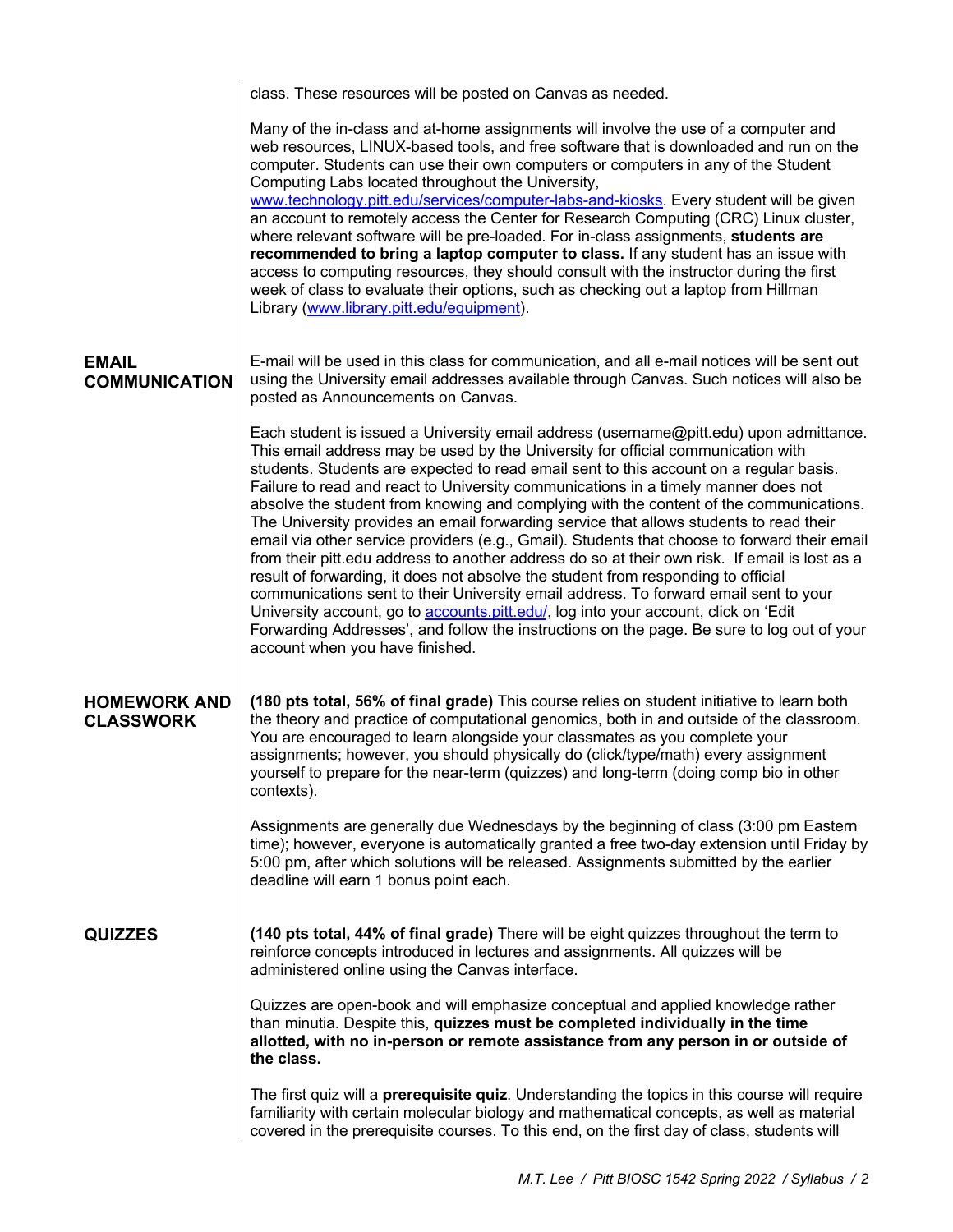|                                     |                                                                                                                                                                                                                                                                                                                                                                                                                                                                                                                                                                                                                                                                                                                                                                                                                                                   | receive a list of fundamental skills in each of these disciplines, which serves as a study<br>guide for a quiz the following week. It is up to each student to decide whether, based on<br>their performance on this quiz, they satisfy the prerequisites for this course.                                                                                                                                                                                                                                                                                                                                                                                                                                                                           |                                                                                              |  |
|-------------------------------------|---------------------------------------------------------------------------------------------------------------------------------------------------------------------------------------------------------------------------------------------------------------------------------------------------------------------------------------------------------------------------------------------------------------------------------------------------------------------------------------------------------------------------------------------------------------------------------------------------------------------------------------------------------------------------------------------------------------------------------------------------------------------------------------------------------------------------------------------------|------------------------------------------------------------------------------------------------------------------------------------------------------------------------------------------------------------------------------------------------------------------------------------------------------------------------------------------------------------------------------------------------------------------------------------------------------------------------------------------------------------------------------------------------------------------------------------------------------------------------------------------------------------------------------------------------------------------------------------------------------|----------------------------------------------------------------------------------------------|--|
|                                     |                                                                                                                                                                                                                                                                                                                                                                                                                                                                                                                                                                                                                                                                                                                                                                                                                                                   | Each subsequent quiz 2-8 will focus on material covered in the last homework<br>assignment, but may include topics covered at any point prior, since everything we learn<br>builds on earlier concepts. Of the 7 non-prerequisite quizzes (quizzes 2-8), only the 6<br>maximally scoring quizzes per student will count toward the final grade.                                                                                                                                                                                                                                                                                                                                                                                                      |                                                                                              |  |
|                                     |                                                                                                                                                                                                                                                                                                                                                                                                                                                                                                                                                                                                                                                                                                                                                                                                                                                   | the end of the term to demonstrate improved mastery over the concepts covered in<br>quizzes 2-8. These quiz scores, if higher, will replace the original quiz scores.                                                                                                                                                                                                                                                                                                                                                                                                                                                                                                                                                                                | In lieu of a final exam, everyone will have the option to take up to 4 additional quizzes at |  |
|                                     |                                                                                                                                                                                                                                                                                                                                                                                                                                                                                                                                                                                                                                                                                                                                                                                                                                                   | These policies are subject to change for technological or logistical reasons.                                                                                                                                                                                                                                                                                                                                                                                                                                                                                                                                                                                                                                                                        |                                                                                              |  |
| <b>LATE POLICY</b>                  | offset a missed assignment.                                                                                                                                                                                                                                                                                                                                                                                                                                                                                                                                                                                                                                                                                                                                                                                                                       | In general, late assignments cannot be accepted, to ensure solutions are posted in a<br>timely manner prior to the quiz. If there are circumstances that prevent submission of an<br>assignment, please contact the Instructor. The typical scenario will be for the student to<br>make a good-faith effort to complete and submit the missed assignment when they can,<br>without referring to the solutions - it will not be scored, but will rather make the student<br>eligible to complete an alternate make-up assignment at the end of the term, at the<br>discretion of the Instructor. Also note that bonus points earned throughout the term could<br>Late quizzes will also not be accepted; however, optional make-up quizzes during the |                                                                                              |  |
|                                     |                                                                                                                                                                                                                                                                                                                                                                                                                                                                                                                                                                                                                                                                                                                                                                                                                                                   | finals period can offset up to 4 missed quizzes.                                                                                                                                                                                                                                                                                                                                                                                                                                                                                                                                                                                                                                                                                                     |                                                                                              |  |
| <b>GRADING</b>                      |                                                                                                                                                                                                                                                                                                                                                                                                                                                                                                                                                                                                                                                                                                                                                                                                                                                   | Your final grade will be determined by your total points earned during the class:                                                                                                                                                                                                                                                                                                                                                                                                                                                                                                                                                                                                                                                                    |                                                                                              |  |
|                                     |                                                                                                                                                                                                                                                                                                                                                                                                                                                                                                                                                                                                                                                                                                                                                                                                                                                   | <b>Criterion</b>                                                                                                                                                                                                                                                                                                                                                                                                                                                                                                                                                                                                                                                                                                                                     | <b>Points</b><br><b>Possible</b>                                                             |  |
|                                     |                                                                                                                                                                                                                                                                                                                                                                                                                                                                                                                                                                                                                                                                                                                                                                                                                                                   | Homework + classwork                                                                                                                                                                                                                                                                                                                                                                                                                                                                                                                                                                                                                                                                                                                                 | 180                                                                                          |  |
|                                     |                                                                                                                                                                                                                                                                                                                                                                                                                                                                                                                                                                                                                                                                                                                                                                                                                                                   | Quizzes<br><b>Total</b>                                                                                                                                                                                                                                                                                                                                                                                                                                                                                                                                                                                                                                                                                                                              | 140<br>320                                                                                   |  |
|                                     | Your letter grade is based on your final total point performance out of 320, relative to the<br>class distribution. At minimum, a straight grading scale will be applied, where a<br>performance of ≥90% will be A- or better, ≥80% will be B- or better, and ≥72% will be a C<br>(the lowest acceptable grade for this course to count as part of any BioSci major) or<br>better. However, if the distribution of class performance scores is skewed, the grading<br>scheme may be "curved" in your favor, yielding lower point thresholds for each grade.<br>Grading will never be curved to your disadvantage relative to the straight grading scale.<br>There are opportunities for bonus points throughout the term. Bonus points are assessed<br>after the grade cutoffs have been set and can potentially increase your final grade by one |                                                                                                                                                                                                                                                                                                                                                                                                                                                                                                                                                                                                                                                                                                                                                      |                                                                                              |  |
|                                     | level (e.g., $B$ to $B+$ ), maxing out at an A.                                                                                                                                                                                                                                                                                                                                                                                                                                                                                                                                                                                                                                                                                                                                                                                                   |                                                                                                                                                                                                                                                                                                                                                                                                                                                                                                                                                                                                                                                                                                                                                      |                                                                                              |  |
| <b>POLICY ON</b><br><b>REGRADES</b> | Requests for regrades for any assignment or quiz must be submitted to the instructor in<br>writing via email within one week of grading. The request should explain clearly and<br>concisely why you think the grading was in error - vague or overly verbose explanations<br>will be summarily rejected. Unless the regrade request was due to an error in point<br>addition, the instructor reserves the right to regrade the entire assignment, which may<br>result in additional points deducted from your total.                                                                                                                                                                                                                                                                                                                             |                                                                                                                                                                                                                                                                                                                                                                                                                                                                                                                                                                                                                                                                                                                                                      |                                                                                              |  |
| <b>WITHDRAWAL</b>                   |                                                                                                                                                                                                                                                                                                                                                                                                                                                                                                                                                                                                                                                                                                                                                                                                                                                   | Students are expected to do all assigned work and stay current in their studies. If                                                                                                                                                                                                                                                                                                                                                                                                                                                                                                                                                                                                                                                                  |                                                                                              |  |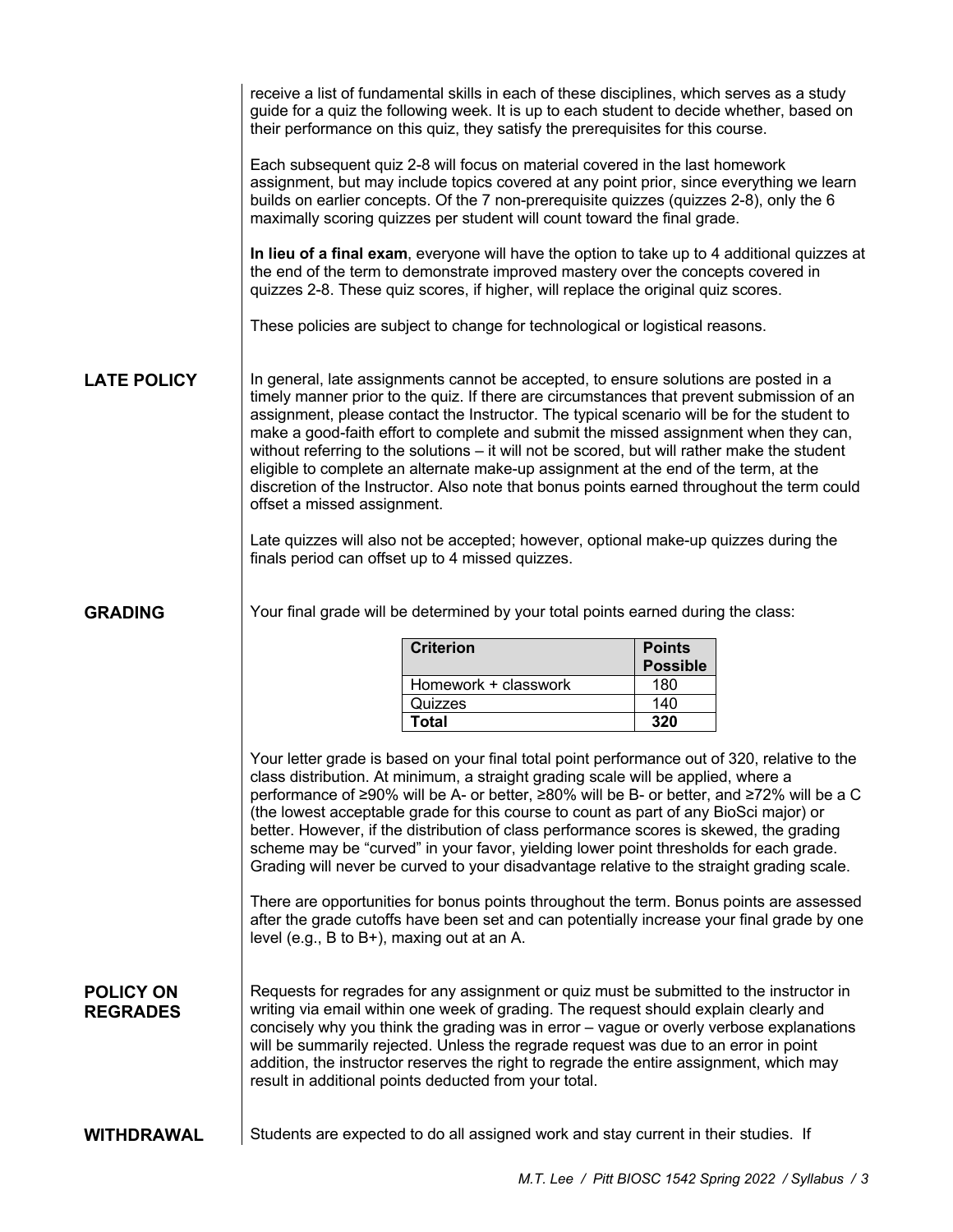|                                                             | circumstances arise that prevent a student from staying current with the material, the<br>student may consider withdrawing from the course.                                                                                                                                                                                                                                                                                                                                                                                                                                                                                                                                                                                                                     |
|-------------------------------------------------------------|-----------------------------------------------------------------------------------------------------------------------------------------------------------------------------------------------------------------------------------------------------------------------------------------------------------------------------------------------------------------------------------------------------------------------------------------------------------------------------------------------------------------------------------------------------------------------------------------------------------------------------------------------------------------------------------------------------------------------------------------------------------------|
|                                                             | Please note the following dates for the Spring 2020 term:                                                                                                                                                                                                                                                                                                                                                                                                                                                                                                                                                                                                                                                                                                       |
|                                                             | Jan 21, 2022 - Add/Drop period ends<br>Jan 28, 2022 - Extended drop period ends (undergraduates only)<br>Mar 18, 2022 – Deadline to submit Monitored Withdrawal form to Dean's Office                                                                                                                                                                                                                                                                                                                                                                                                                                                                                                                                                                           |
| <b>G GRADES</b>                                             | If you wish to petition for a G grade, you must submit a request for this grade in writing to<br>the instructor, and you must document your reason(s). You will be required to make<br>arrangements for the specific tasks that you must complete to remove the G grade.<br>Remember that G grades, according to SAS guidelines, are to be given only when<br>students who have been attending a course and have been making regular progress are<br>prevented by circumstances beyond their control from completing the course after it is too<br>late to withdraw.                                                                                                                                                                                            |
| <b>COPYRIGHT</b><br><b>NOTICE</b>                           | All course materials (including handouts, lecture slides, assignments, and quiz questions)<br>are the intellectual property of the instructor and/or protected by copyright. These<br>materials are made available to you for your private use only. Distribution of any of this<br>material on a website, electronic forum, or physical medium without the instructor's<br>express written permission is prohibited and a violation of the academic integrity code as<br>described above. University policy also prohibits the unauthorized duplication or<br>retransmission of course materials. View the complete policy at<br>www.library.pitt.edu/copyright-pitt.                                                                                          |
| <b>STATEMENT ON</b><br><b>CLASSROOM</b><br><b>RECORDING</b> | Classroom sessions may be recorded and posted to Canvas for the sole viewing of<br>enrolled students in this course in this term. Students may not personally record<br>classroom lectures, discussion and/or activities without the advance written permission of<br>the Instructor, and any such recording properly approved in advance is solely for the<br>student's own private use.                                                                                                                                                                                                                                                                                                                                                                       |
| <b>ACADEMIC</b><br><b>SUPPORT</b><br><b>RESOURCES</b>       | If you are experiencing difficulty in your studies, you are strongly encouraged to take<br>advantage of one or more of the following resources, where applicable to your personal<br>circumstances:                                                                                                                                                                                                                                                                                                                                                                                                                                                                                                                                                             |
|                                                             | Biological Sciences Undergraduate Advising Office, A258 Langley Hall,<br>bioadv@pitt.edu, www.biology.pitt.edu/undergraduate/advising-and-<br>support/advisors<br>Arts & Sciences Advising Center, 201 Thackeray Hall, (412) 624-6444,<br>$\bullet$<br>www.asundergrad.pitt.edu/personalized-advising<br>Academic Success Center, G-1 Gardner Steel Conference Center, (412) 648-<br>7920, www.asundergrad.pitt.edu/connected-community/academic-success-<br>workshops<br>Student Support Services, 208-B Thackeray Hall, (412) 624-6588,<br>www.asundergrad.pitt.edu/connected-community/student-support-services<br>University Counseling Center, Wellness Center - Nordenberg Hall, 119<br>University Place, (412) 648-7930, www.studentaffairs.pitt.edu/cc/ |
| <b>DISABILITY</b><br><b>RESOURCES</b>                       | If you have a disability for which you are or may be requesting an accommodation, you<br>are encouraged to contact both your instructor and Disability Resources and<br>Services (DRS) www.studentaffairs.pitt.edu/drs, 140 William Pitt Union, (412) 648-<br>7890, drsrecep@pitt.edu, (412) 228-5347 for P3 ASL users, as early as possible in the<br>term. DRS will verify your disability and determine reasonable accommodations for this                                                                                                                                                                                                                                                                                                                   |